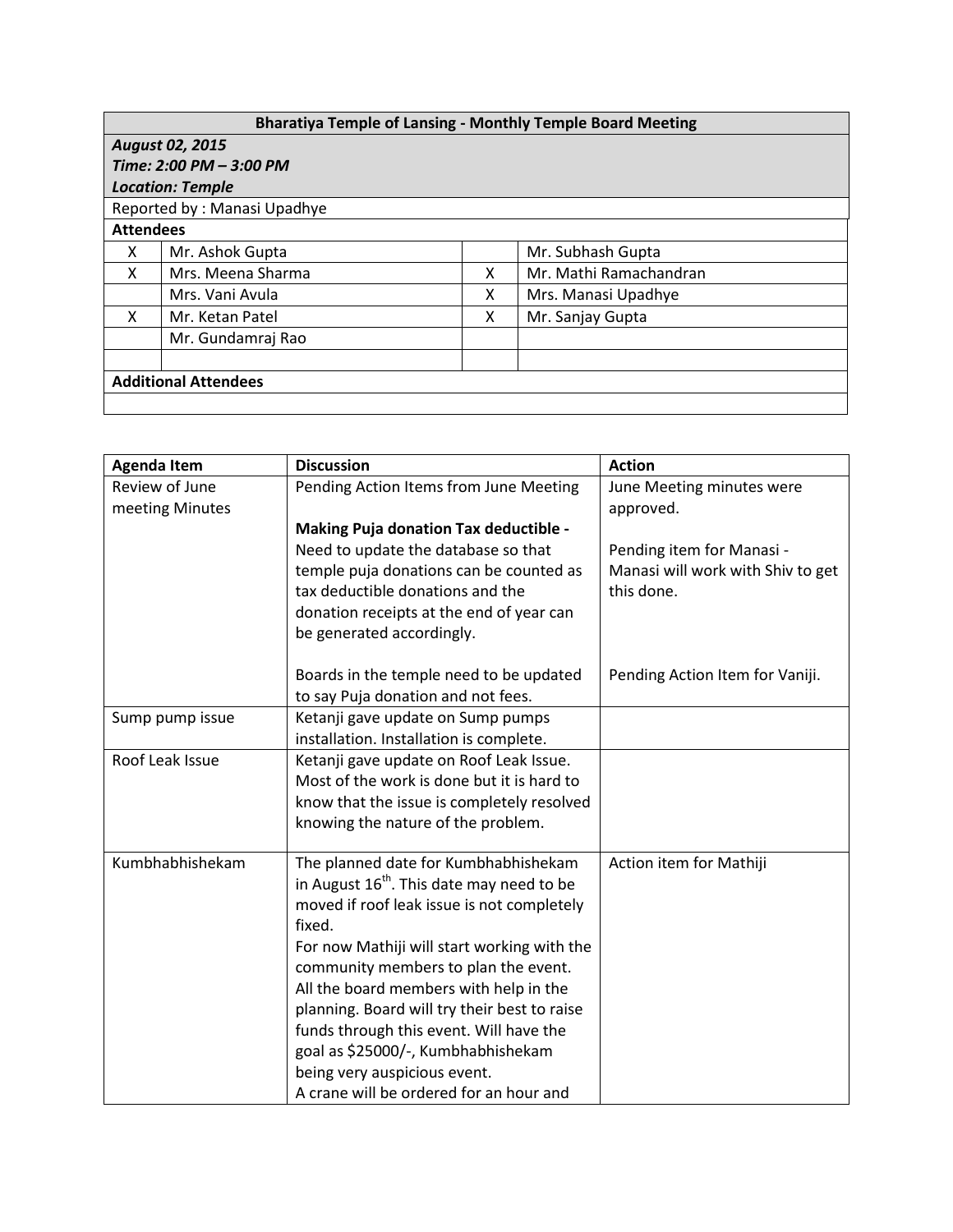|                                 | only the priests will be allowed to go up to         |                                  |
|---------------------------------|------------------------------------------------------|----------------------------------|
|                                 | perform the Pooja.                                   |                                  |
| Planning for next year's        | Ashokji, Sanjayji, Subhashji, Vaniji and             |                                  |
| temple board                    | Manasi communicated that they will be                |                                  |
|                                 | leaving the board by end of 2015. All                |                                  |
|                                 | board members will actively look for                 |                                  |
|                                 | community members interested in joining              |                                  |
|                                 | the board.                                           |                                  |
| <b>Walk Event Planning</b>      | The planned date 9 <sup>th</sup> August for the Walk | Action item for Manasi           |
|                                 | event is too soon after the current fund             |                                  |
|                                 | raising activity for the temple repair work.         |                                  |
|                                 | Manasi will check if the Park is available           |                                  |
|                                 | towards the end of August to get the walk            |                                  |
|                                 | event together.                                      |                                  |
| Update by Meenaji on            | Meenaji gave update on temple activities             |                                  |
| temple events                   | Navaratre planning is done.                          |                                  |
|                                 | Got volunteer for November First                     |                                  |
|                                 | Sunday Pooja                                         |                                  |
| <b>Celebration of festivals</b> | When different groups take lead in                   |                                  |
| at the temple by                | celebrating festival at the temple, it is            |                                  |
| different groups                | expected that the groups try their best to           |                                  |
|                                 | raise funds for the temple and not just use          |                                  |
|                                 | the facility. All the individual contributions       |                                  |
|                                 | need to be made directly to BTL for BTL to           |                                  |
|                                 | provide receipt to the respective                    |                                  |
|                                 | individuals.                                         |                                  |
| Renting of temple by            | A thorough discussion needs to happen                |                                  |
| external organizations          | for taking decision on renting the temple            |                                  |
| on a long term basis            | to external organizations for a long term            |                                  |
|                                 | use. A proper contract should be in place            |                                  |
|                                 | for the same. Renting of the facility can            |                                  |
|                                 | create some funds for the temple but can             |                                  |
|                                 | also cause issues if not done thoughtfully.          |                                  |
|                                 |                                                      |                                  |
|                                 | A rental policy is already in place for one          |                                  |
|                                 | time use of the facility and being                   |                                  |
|                                 | followed.                                            |                                  |
| <b>Task for Priests</b>         | The green folders are not up-to-date.                | Action item for Priest Committee |
|                                 | Priest committee to request the priests to           |                                  |
|                                 | make one master folder and then get all              |                                  |
|                                 | folders updated as per the master.                   |                                  |
|                                 | Have a defined deadline for this activity.           |                                  |
|                                 |                                                      |                                  |
| Recent fund raising             | The tally from the recent fund-raising               | Action Item for Sanjayji         |
| update                          | efforts for emergency repairs and the                |                                  |
|                                 | "rainy day" fund amounted to about                   |                                  |
|                                 | \$46,000. The estimated repairs total is             |                                  |